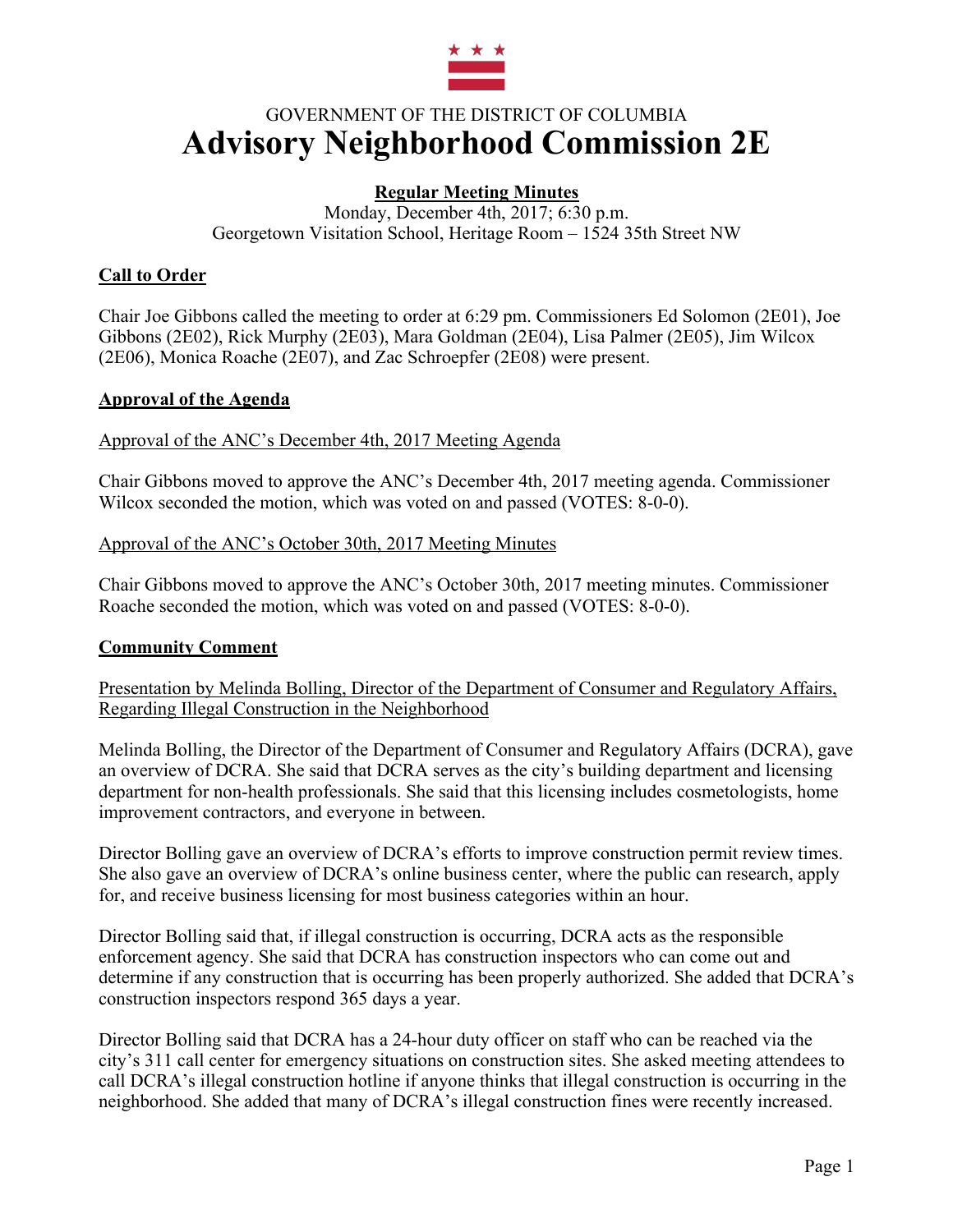Commissioner Wilcox gave an overview of the ANC's concerns regarding non-compliance with the DC's Historic District Neighbor Notification Act. Director Bolling gave an overview of DCRA's efforts to create an automatic neighbor notification process for applications that are filed. She said that the development of such an automatic process is still a work in progress.

Commissioner Schroepfer asked how DCRA could assist university students living off campus who have concerns about the safety of their residences. Director Bolling gave an overview of the inspection services that DCRA offers. She added that DCRA also has a task force that works with Georgetown University regarding off-campus student residence issues.

# **Administrative**

# Public Safety and Police Report

Two representatives for the Metropolitan Police Department's (MPD) Second District, gave an overview of the recent crime statistics for the neighborhood.

Commissioner Roache raised concerns regarding how the recent rise in foot traffic in the Georgetown waterfront area might be leading to an increase in crime in the area.

Commissioner Solomon encouraged local residents to not leave any valuables in their cars, especially during the holidays, in order to deter thefts from cars.

# **Community Comment (Continued)**

# Update from the Mayor's Office

Richard Livingstone, a Ward 2 representative for the Mayor's Office of Community Relations and Services (MOCRS), said that Mayor Bowser will be attending the opening of the new West End Library this Saturday, December 9th at 10:30 am at the West End Library, 2301 L Street NW.

Mr. Livingstone said that the Department of Public Works' (DPW) leaf collection efforts are ongoing. He said that DPW's next round of leaf pickups will begin on December 18th.

# Update from Councilmember Jack Evans' Office

Ruth Werner, a representative for Councilmember Jack Evans' Office, said that the DC Council will be on recess during the week of December 25th.

# Update from the Citizens Association of Georgetown

Elsa Santoyo, the Chair of the Citizens Association of Georgetown's (CAG) Historic Preservation and Zoning (HPZ) Committee, read the letter that CAG adopted regarding the Georgetown Heritage proposal for the C&O Canal aloud.

# Update from the Burleith Citizens Association

Stacy Bernard Davis, a board member for the Burleith Citizens Association (BCA), said that BCA plans to survey the Burleith community regarding the proposal for enhanced residential permit parking (RPP) in ANC 2E. She said that BCA will factoring in the effects of the newly-opened Duke Ellington School of the Arts when carrying out the survey.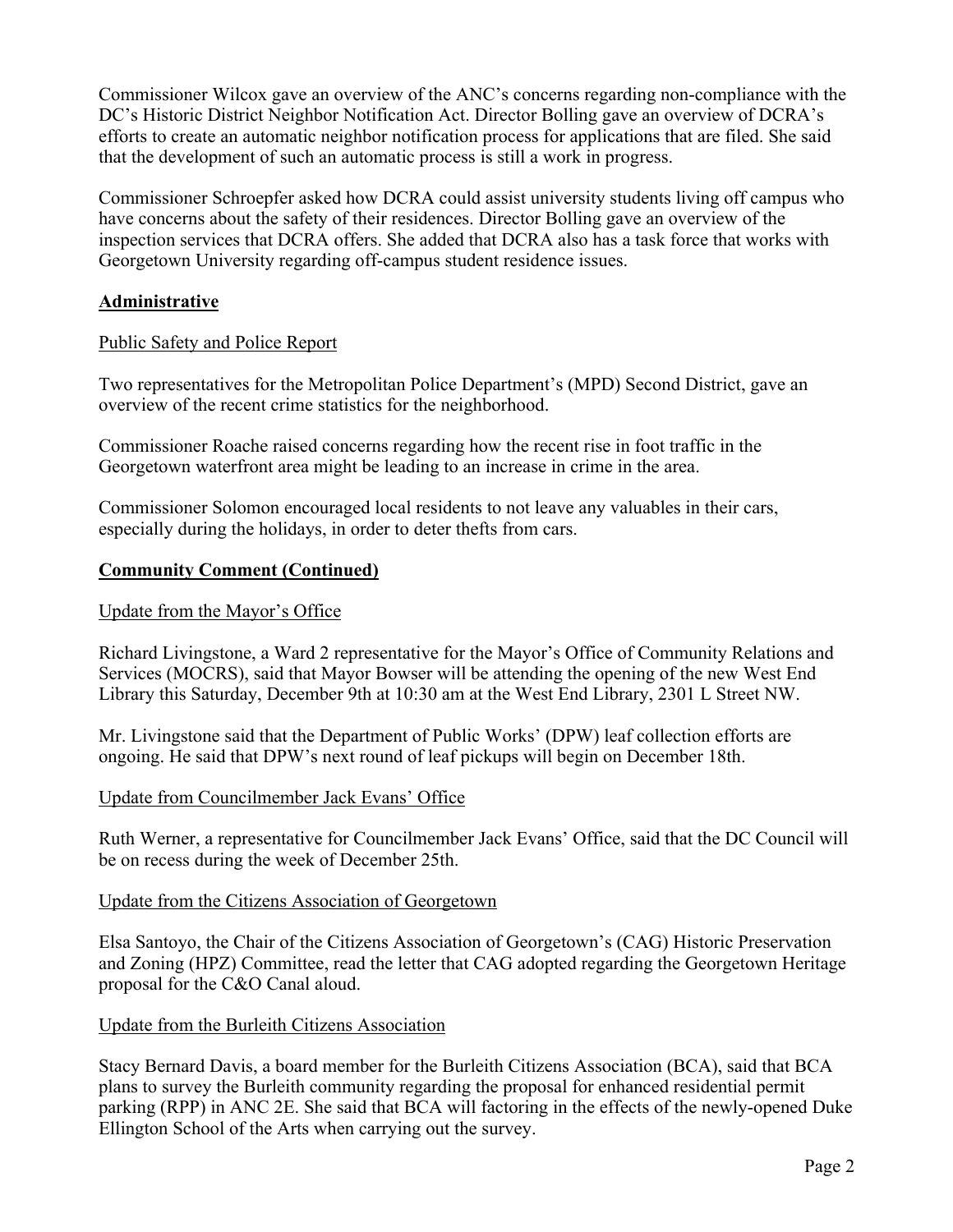Ms. Davis said they BCA held its annual meeting on November 9th. She added that BCA also recently organized Santa visits in the neighborhood.

## Update from the Georgetown BID

Joe Sternlieb, the CEO and President of the Georgetown BID, thanked community members for responding to the BID's recent retail survey. He said that the BID's annual Georgetown GLOW program kicks off this Friday, December 8th. He said that the program is a winter art-light festival which includes exhibits from Europe and China. He said that the art-light installations will be turned on from 5:00 to 10:00 pm every night.

## Update from the Georgetown Business Association

Hope Solomon, the Vice President of the Georgetown Business Association (GBA), thanked the ANC for its support of DC Government funding for the creation of a Main Street organization in Georgetown. She introduced Jessie Himmelrich, the new Executive Director of Georgetown Main Street.

Ms. Himmelrich said that she is looking forward to working with the Georgetown BID and businesses in Georgetown. She said that Georgetown Main Street is officially open for business.

## Announcement Regarding the Joint ANC 2A, 2B, and 2E Town Hall on the District Department of Transportation's Dockless Bikeshare Demonstration Program

Chair Gibbons gave an overview of the details for the joint ANC town hall on the District Department of Transportation's (DDOT) dockless bikeshare demonstration program. He said that an open house with the five dockless bikeshare companies currently operating in DC will begin at 7:00 pm and that the town hall will begin at 7:30 pm. He said that the program will take place at the School Without Walls at Francis-Stevens, 2425 N Street NW.

Discussion Regarding a Proposal by Commissioners Gibbons and Wilcox, who are Members of the Georgetown Parking Working Group, for the Introduction of Enhanced Residential Permit Parking (RPP) in ANC 2E

Chair Gibbons said that Sam Zimbabwe, the Chief Project Delivery Officer for DDOT, recently sent him an email stating that DDOT is proposing to hold working group meetings in the next month or so to further discuss parking proposals for the neighborhood, including the proposal to implement enhanced RPP.

Chair Gibbons gave an overview of enhanced RPP. He said that, as part of the proposal, one side of each block with currently-existing RPP will be designated for only Zone 2 parking permit holders. He said that, as part of the proposal, individuals with temporary Zone 2 visitors parking passes will be able to continue to park on both sides of the street, and that non-Zone 2 parking permit holders will be able to park on the side of the street opposite the Zone 2 parking permit holder-only side for up to two hours. He added that the proposal will not have any effect on worshippers parking in the neighborhood on Sundays.

Several meeting attendees voiced their opinions for and against the proposal for enhanced RPP.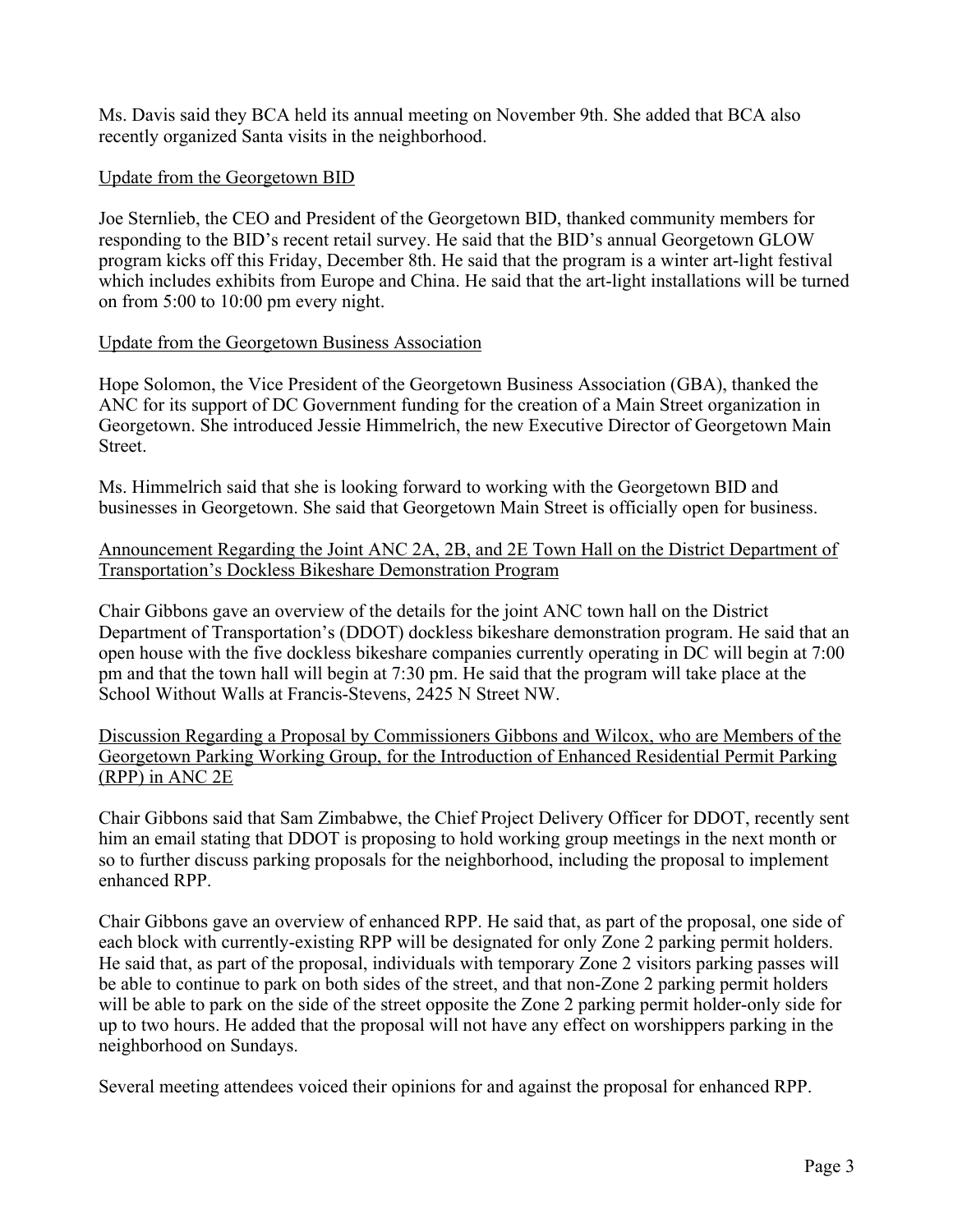Commissioner Murphy thanked Chair Gibbons for delaying an ANC vote on the enhanced RPP proposal. He said that he hopes that the working group will be able to reach a solution that takes into account all of the neighborhood's stakeholders.

Commissioner Schroepfer says that the ANC has the opportunity to work with students, neighbors, and small businesses to come to a consensus solution.

Commissioner Solomon said that Georgetown University also supports a consensus solution. He said that it may have been previously misinterpreted that the university was asking for an exemption from the enhanced RPP proposal. He said that the working group should decide what the next steps are for the enhanced RPP proposal instead of the ANC.

Commissioner Solomon gave an overview of his concerns regarding how intra-Ward 2 parking problems would not be solved by the enhanced RPP proposal. He said that the neighborhood's parking issues are not simple, which is the reason why the ANC has not yet voted to support the enhanced RPP proposal.

Commissioner Wilcox said that several iterations of the neighborhood parking working group have met for ten years now and have not been able to reach a consensus. He said that Chair Gibbons has talked with many communities across DC that have already implemented enhanced RPP, including communities that have active business environments. He said that those communities have indicated that they continue to support enhanced RPP.

Commissioner Wilcox said that he is concerned that the Georgetown BID has supported other neighborhood proposals that reduce parking in the neighborhood, including the proposed bike lane on K Street and Water Street NW, but that the BID is against the enhanced RPP proposal.

#### Other Community Comments

Kishan Putta, a representative for DC Health Link, said that the deadline to apply for health insurance through DC Health Link is January 31st, 2018.

# **New Business**

Consideration of a Resolution Regarding a Proposal for Residential Permit Parking on Streets Adjacent to the Duke Ellington School of the Arts at 3500 R Street NW

Commissioner Solomon moved to adopt a proposed resolution regarding the matter. Commissioner Murphy seconded the motion, which was voted on and passed (VOTES: 8-0-0). The resolution reads as follows:

ANC 2E has participated in numerous transportation management meetings with the Duke Ellington School of the Arts and the Washington International School. In addition to school administrators, participants included representatives from the Burleith Citizens Association and the Citizens Association of Georgetown. An ANC 2E commissioner has also met directly with senior administrators of both schools. All parties support the installation of residential permit parking (RPP) signs where appropriate around the perimeter of the Duke Ellington School of the Arts at 3500 R Street NW. The streets for the RPP signs include 35th Street NW on the west side, R Street NW on the south side, 36th Street NW on the east side, and Reservoir Road NW on the north side.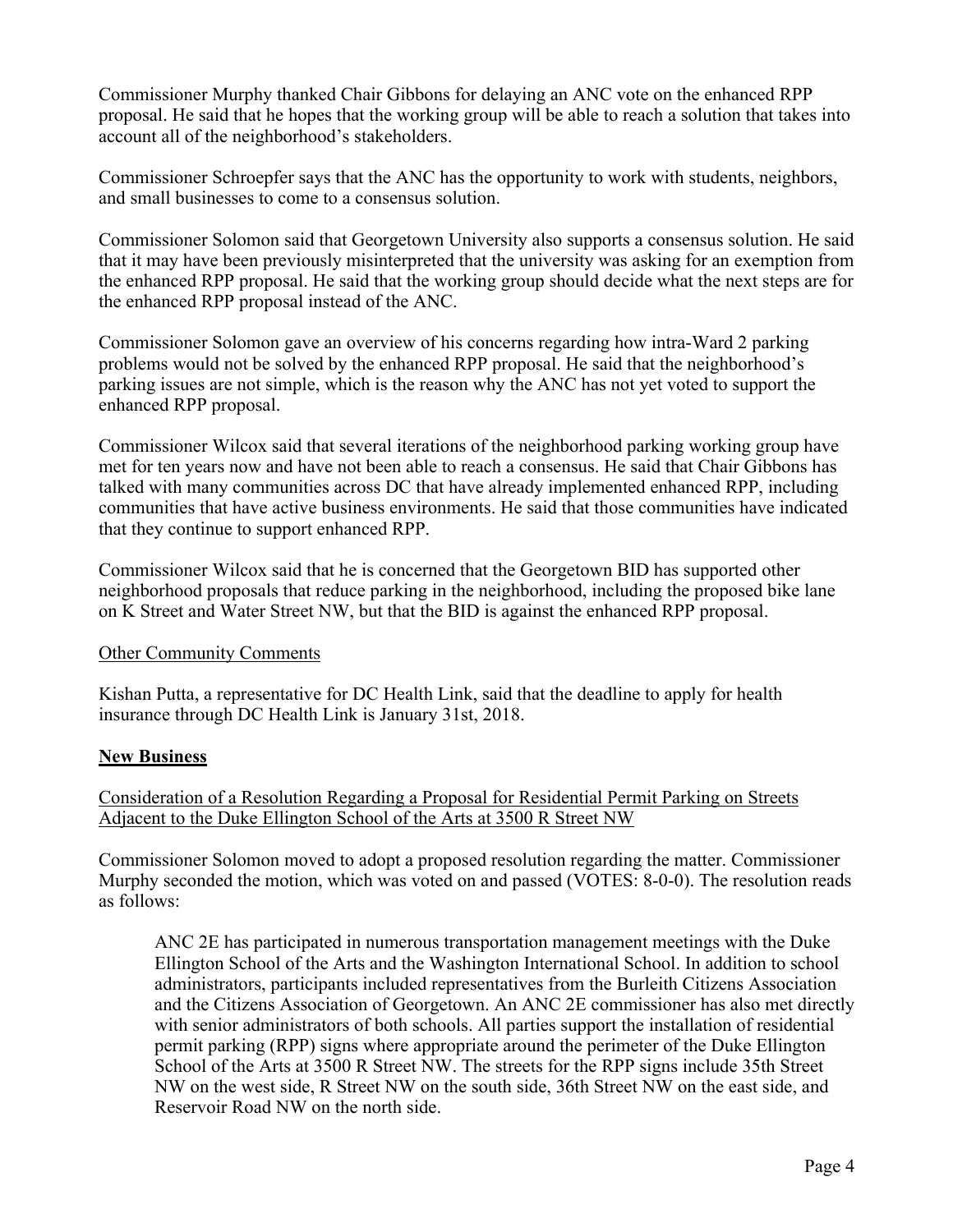ANC 2E requests that the District Department of Transportation (DDOT) install RPP parking signs with a 2-hour limit and Zone 2 exemption where appropriate along the curbs forming the perimeter of the Duke Ellington School of the Arts. The RPP signs should reflect the times of 2-hour parking enforcement from 7:00 am to 8:30 pm, Monday through Saturday. Reservoir Road NW should also have signs indicating "No Parking" during evening rush hours.

Consideration of a Resolution Regarding a Proposal for Residential Permit Parking on Streets Adjacent to the Washington International School at 1690 36th Street NW

Commissioner Solomon moved to adopt a proposed resolution regarding the matter. Commissioner Goldman seconded the motion, which was voted on and passed (VOTES: 8-0-0). The resolution reads as follows:

ANC 2E has participated in numerous transportation management meetings with the Duke Ellington School of the Arts and the Washington International School. In addition to school administrators, participants included representatives from the Burleith Citizens Association and the Citizens Association of Georgetown. An ANC 2E commissioner has also met directly with senior administrators of both schools. All parties support the installation of residential permit parking (RPP) signs where appropriate around the perimeter of the Washington International School at 1690 36th Street NW. The streets for the RPP signs include 36th Street NW on the west side, R Street NW on the south side, 37th Street NW on the east side, and Reservoir Road NW on the north side.

ANC 2E requests that the District Department of Transportation (DDOT) install RPP parking signs with a 2-hour limit and Zone 2 exemption where appropriate along the curbs forming the perimeter of the Washington International School. The RPP signs should reflect the times of 2-hour parking enforcement from 7:00 am to 8:30 pm, Monday through Saturday. Reservoir Road NW should also have signs indicating "No Parking" during evening rush hours.

Consideration of a Resolution Regarding the Proposed Marking of Parking Spaces at the Intersection of 33rd Street and M Street NW

Commissioner Palmer moved to adopt a proposed resolution regarding the matter. Commissioner Roache seconded the motion, which was voted on and passed (VOTES: 8-0-0). The resolution reads as follows:

ANC 2E, in partnership with the Georgetown Business Improvement District (BID), notes that the first 80 feet of the east side of the 1200 block of 33rd Street NW is currently unmarked for parking. In an attempt to satisfy operational and traffic-related concerns for businesses, as well as the need for ample parking for residents, ANC 2E requests that this area be converted to a designated loading zone with hours of 9:00 am to 4:00 pm on Monday through Friday for loading, and reverting to Zone 2 residential parking at all other times.

#### **Alcoholic Beverage Control Board**

Application by Reverie for a New Retailer's Class "C" Restaurant License at 3210 Grace Street NW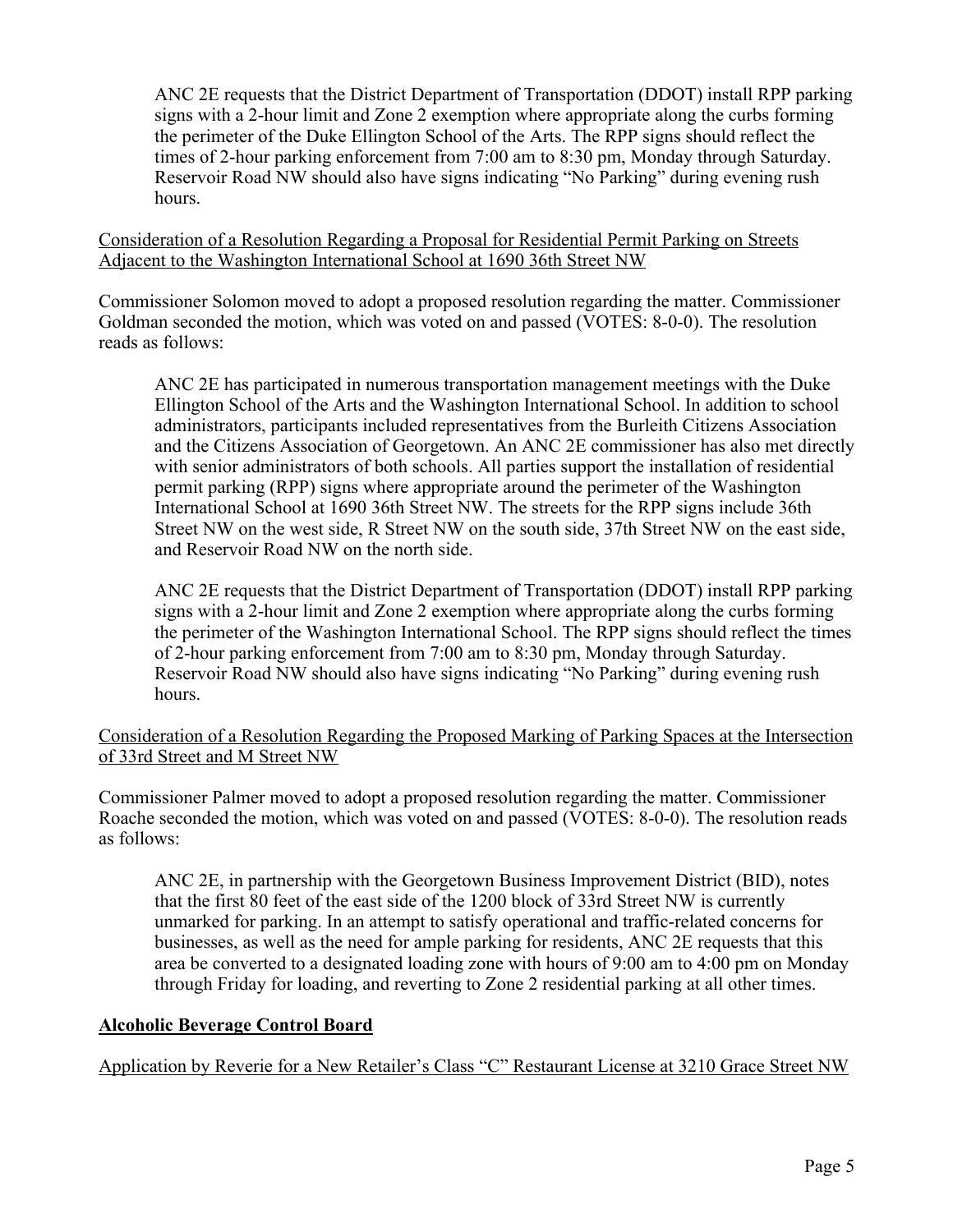Commissioner Palmer moved to adopt a proposed resolution regarding the matter. Commissioner Murphy seconded the motion, which was voted on and passed (VOTES: 8-0-0). The resolution reads as follows:

ANC 2E protests the application by Reverie for a new Class "C" Restaurant license at 3210 Grace Street NW based on adverse impact on the peace, order, and quiet of the neighborhood. Further, ANC 2E agrees to drop its protest if and when a settlement agreement is signed by both Reverie and ANC 2E.

ANC 2E designates either ANC 2E05 Commissioner Lisa Palmer or ANC 2E Chair Joe Gibbons as the designated representatives in this matter.

Consideration of a Resolution Regarding the Extension of Holiday Hours for all Establishments with Settlement Agreements

Commissioner Solomon moved to adopt a proposed resolution regarding the matter. Commissioner Palmer seconded the motion, which was voted on and passed (VOTES: 8-0-0). The resolution reads as follows:

ANC 2E supports the businesses in the ANC that have settlement agreements to allow them to stay open for one additional hour on New Year's Eve from December 31st, 2017 to January 1st, 2018.

## **Zoning**

Board of Zoning Adjustment Application for Variances from the Floor Area Ratio Requirements and the Non-Conforming Structure Requirements to Construct a Rear Attic Dormer in an Existing One-Family Dwelling at 2517 Q Street NW

Commissioner Roache moved to adopt a proposed resolution regarding the matter. Chair Gibbons seconded the motion, which was voted on and passed (VOTES: 6-0-0). The resolution reads as follows:

WHEREAS, the applicant's existing floor area ratio (FAR) of the dwelling at 2517 Q Street NW exceeds the maximum permitted FAR,

WHEREAS, the applicant's proposed attic dormer addition extends the floor area ratio of the non-conforming structure,

WHEREAS, the applicant's property, after completion of the proposed dormer addition, would still remain as one of the smallest lots in the immediate vicinity, and

WHEREAS, the applicant's proposed dormer addition would not substantially impair the intent, purpose, and integrity of the zoning plan as embodied in the regulations due to its modest size.

THEREFORE, BE IT RESOLVED that ANC 2E agrees with the applicant that there is no detriment to the public good or impairment of the intent, purpose, and integrity of the zoning plan as embodied in the regulations as stated above. Additionally, the ANC has not received any opposition to the project.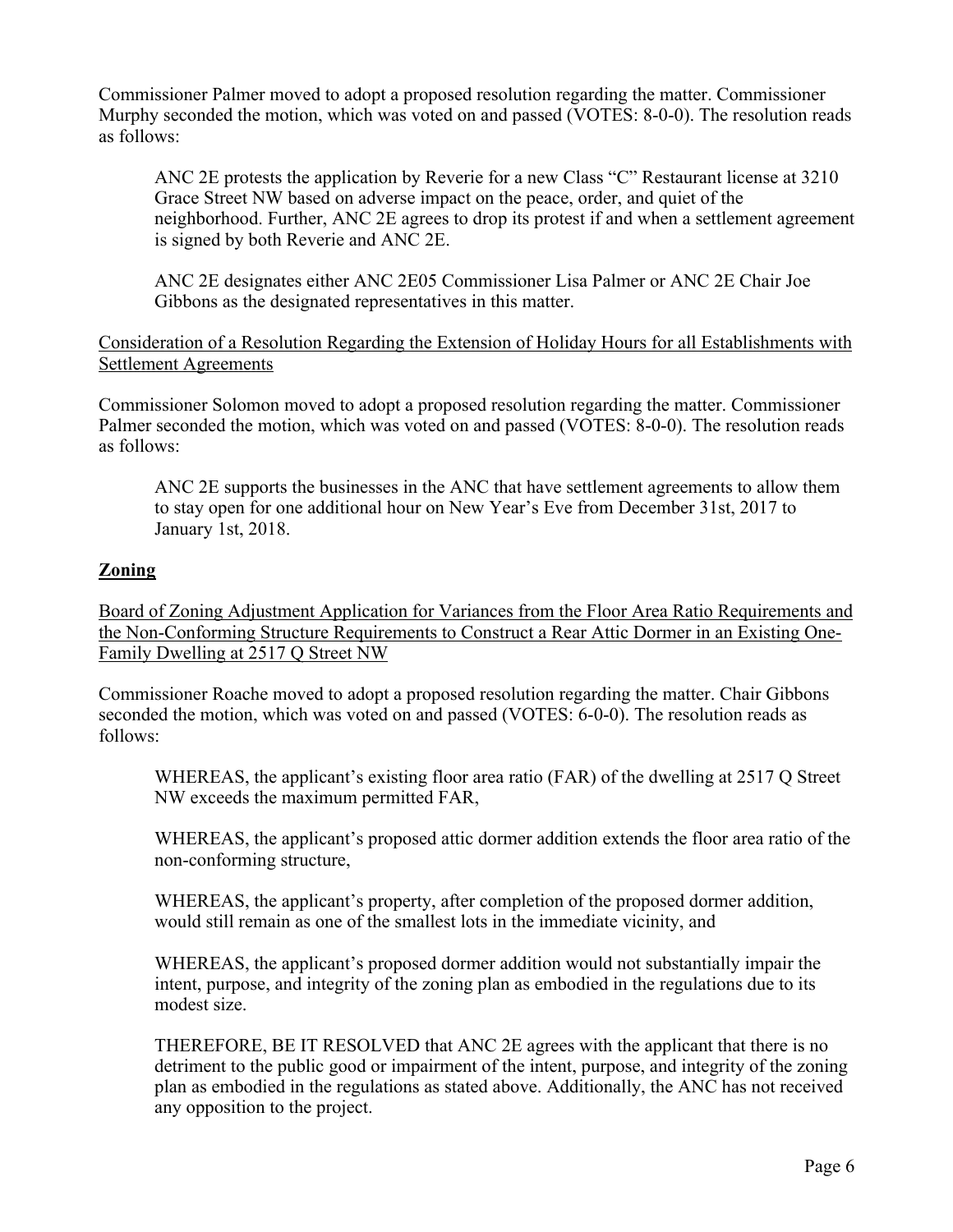BE IT FURTHER RESOLVED that ANC 2E supports granting this zoning relief for 2517 Q Street NW.

#### **Old Georgetown Board**

#### SMD 2E03 - OG 18-049 (HPA 18-087) 3234 N Street, NW

Commissioner Murphy moved to adopt a proposed resolution regarding the matter. Chair Gibbons seconded the motion, which was voted on and passed (VOTES: 7-0-0). The resolution reads as follows:

ANC 2E has no comment on this proposal.

#### SMD 2E03 - OG 18-061 (HPA 18-099) 3149 O Street, NW

Commissioner Murphy moved to adopt a proposed resolution regarding the matter. Chair Gibbons seconded the motion, which was voted on and passed (VOTES: 6-0-0). The resolution reads as follows:

ANC 2E, first, objects to the addition of balconies and access doors to the north façade of this non-contributing structure. They would be completely inconsistent with the structure as it now exists and should not be permitted.

Second, ANC 2E objects to extending the roof line from beneath the third floor of the building out over the stairway and above the proposed balconies. Once again, this is inconsistent with the building as it now exists and inappropriate in this neighborhood.

SMD 2E05 - OG 18-054 (HPA 18-092) 1026 31st Street, NW; SMD 2E05 - OG 18-053 (HPA 18-091) 1032 31st Street, NW; SMD 2E05 - OG 18-052 (HPA 18-090) 1040 31st Street, NW; SMD 2E05 - OG 18-051 (HPA 18-089) 1042 31st Street, NW; SMD 2E05 - OG 18-055 (HPA 18-093) 3103 South Street, NW; and SMD 2E05 - OG 18-056 (HPA 18-094) 3105 South Street, NW

Commissioner Palmer moved to adopt a proposed resolution regarding the matter. Chair Gibbons seconded the motion, which was voted on and passed (VOTES: 7-0-0). The resolution reads as follows:

ANC 2E is appreciative of the work proposed to the houses at 1026 31st Street NW, 1032 31st Street NW, 1040 31st Street NW, 1042 31st Street NW, 3103 South Street NW, and 3105 South Street NW. These houses are historic homes built in or around 1850 and, as such, deserve close attention and care. We are pleased to see that these houses and the surrounding stone wall are part of this concept design and generally approve of the work presented in the concept.

We do however have a few questions which we hope the Old Georgetown Board will specifically consider, including:

1. ANC 2E would like to ensure that any awnings attached to the rear portion of the buildings do not harm the masonry in any way. It is worth noting that ANC 2E would not support the addition of awnings on the 31st Street or South Street sides.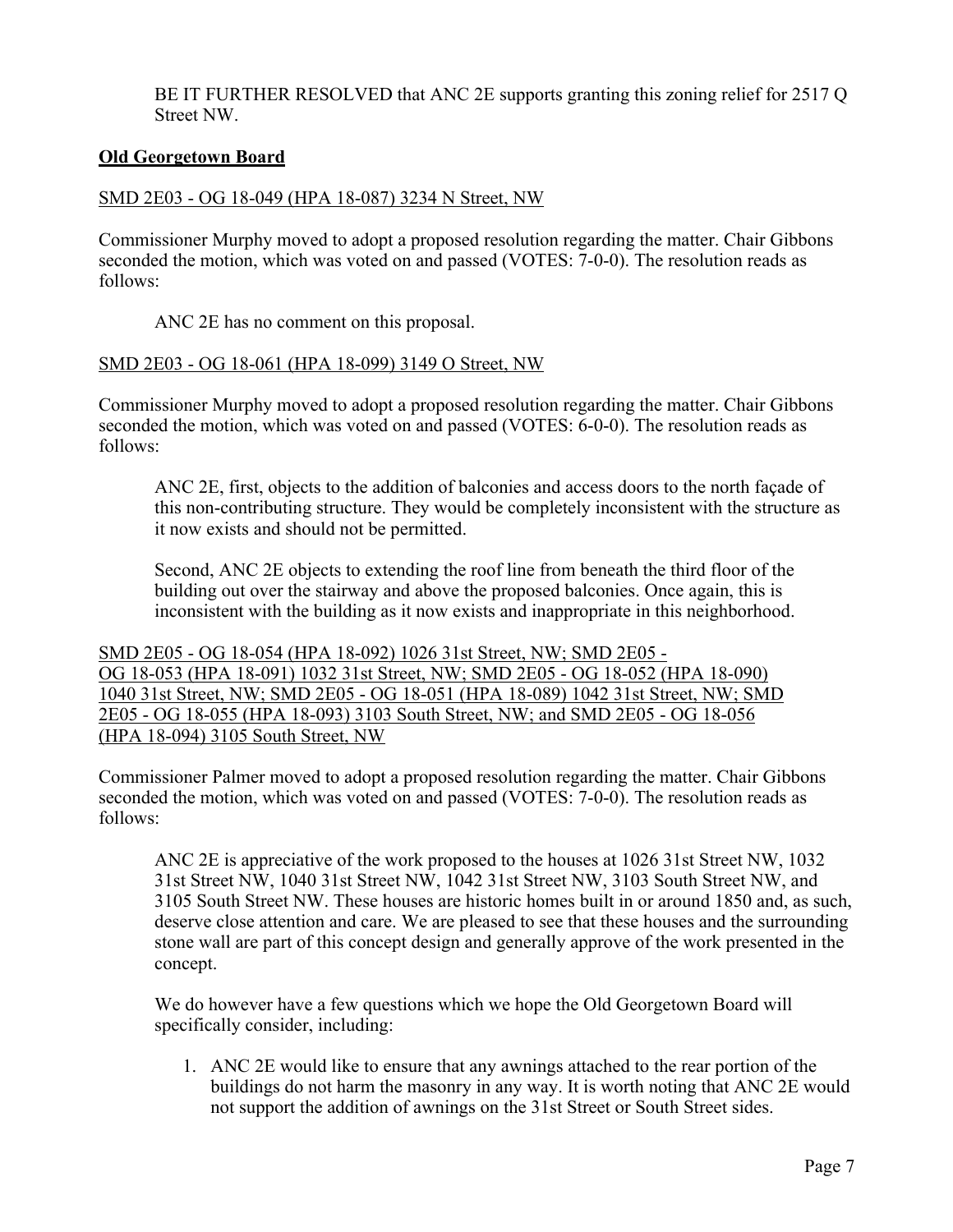2. ANC 2E has concerns regarding the individuation of each unit and would like to ensure that this does not disappear throughout the renovation.

#### SMD 2E05 - OG 18-038 (HPA 18-075) 3131 M Street, NW

Commissioner Palmer moved to adopt a proposed resolution regarding the matter. Commissioner Murphy seconded the motion, which was voted on and passed (VOTES: 7-0-0). The resolution reads as follows:

ANC 2E does not support the use of vinyl material for this purpose and also has questions regarding the appropriateness of the size of the fencing being proposed.

## SMD 2E05 - OG 18-041 (HPA 18-079) 3050 K Street, NW

Commissioner Palmer moved to adopt a proposed resolution regarding the matter. Chair Gibbons seconded the motion, which was voted on and passed (VOTES: 7-0-0). The resolution reads as follows:

ANC 2E requests further clarification on the proposed concept design. We had difficulty reviewing the plans and, as such, are not able to offer significant feedback on the proposal.

## SMD 2E05 - OG 18-006 (HPA 18-011) 3210 Grace Street, NW

Commissioner Palmer moved to adopt a proposed resolution regarding the matter. Chair Gibbons seconded the motion, which was voted on and passed (VOTES: 7-0-0). The resolution reads as follows:

ANC 2E welcomes the addition of bike racks on Grace Street NW, particularly those that do not take up much needed parking or pedestrian space on this heavily trafficked block. We generally approve of this concept.

However, ANC 2E also understands that there is an ongoing disagreement between the residential association at this building and the commercial owners as to who has the ability to make exterior alterations to this building. While the ANC is not and should not be privy to the details of this ongoing conversation, we request that the Old Georgetown Board make note of this issue when considering the appropriateness of this proposed concept design.

#### SMD 2E05 - OG 17-322 (HPA 17-550) 3100 South Street, NW

Chair Gibbons moved to adopt a proposed resolution regarding the matter. Commissioner Murphy seconded the motion, which was voted on and passed (VOTES: 6-0-0). The resolution reads as follows:

WHEREAS, the applicant has met with the Ritz Carlton Georgetown Residence Board,

WHEREAS, the historic structure as it exists was meant for commercial and industrial use and flexibility,

WHEREAS, the concept design of Option 1 maintains the transparency of the historic fabric. The concept design clearly distinguishes the historic from the new, and